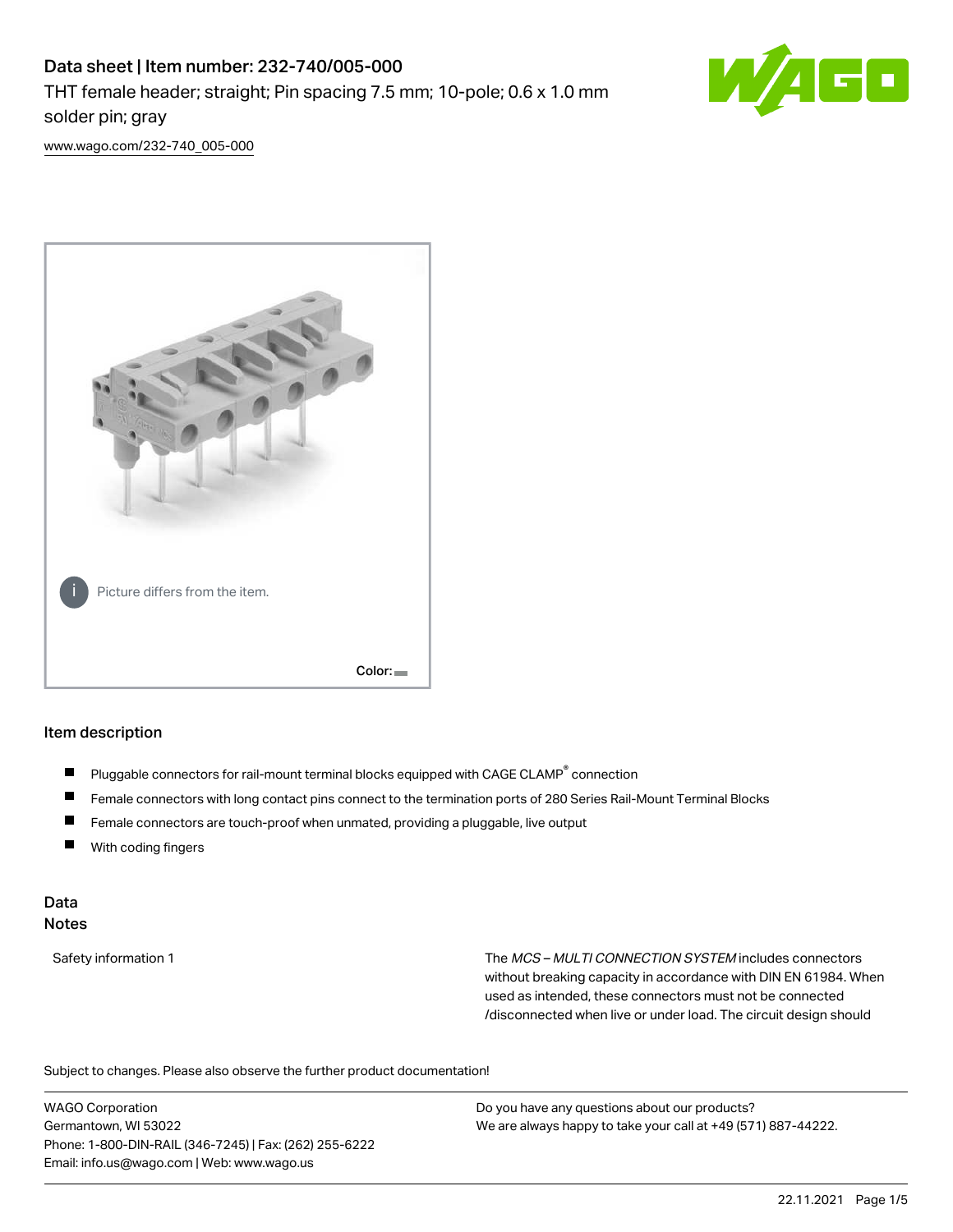

| ensure header pins, which can be touched, are not live when<br>unmated. |
|-------------------------------------------------------------------------|
| Other pole numbers                                                      |
| Other versions (or variants) can be requested from WAGO Sales or        |
| configured at https://configurator.wago.com/                            |
|                                                                         |

## Electrical data

## IEC Approvals

| Ratings per                 | IEC/EN 60664-1                                            |
|-----------------------------|-----------------------------------------------------------|
| Rated voltage (III / 3)     | 500 V                                                     |
| Rated surge voltage (III/3) | 6 <sub>kV</sub>                                           |
| Rated voltage (III/2)       | 400 V                                                     |
| Rated surge voltage (III/2) | 6 <sub>kV</sub>                                           |
| Rated surge voltage (II/2)  | 6 <sub>kV</sub>                                           |
| Rated current               | 12A                                                       |
| Legend (ratings)            | (III / 2) ≙ Overvoltage category III / Pollution degree 2 |

# UL Approvals

| Approvals per                  | UL 1059 |
|--------------------------------|---------|
| Rated voltage UL (Use Group B) | 300 V   |
| Rated current UL (Use Group B) | 15 A    |
| Rated voltage UL (Use Group D) | 300 V   |
| Rated current UL (Use Group D) | 10 A    |

## Ratings per UL

| Rated vol†r<br>1977<br>ີ | 600 V<br>.  |
|--------------------------|-------------|
| ור ס<br>10 7 J           | . –<br>____ |

## CSA Approvals

| Approvals per                   | CSA   |
|---------------------------------|-------|
| Rated voltage CSA (Use Group B) | 300 V |
| Rated current CSA (Use Group B) | 15 A  |
| Rated voltage CSA (Use Group D) | 300 V |
| Rated current CSA (Use Group D) | 10 A  |

Subject to changes. Please also observe the further product documentation!

| <b>WAGO Corporation</b>                                | Do you have any questions about our products?                 |
|--------------------------------------------------------|---------------------------------------------------------------|
| Germantown, WI 53022                                   | We are always happy to take your call at +49 (571) 887-44222. |
| Phone: 1-800-DIN-RAIL (346-7245)   Fax: (262) 255-6222 |                                                               |
| Email: info.us@wago.com   Web: www.wago.us             |                                                               |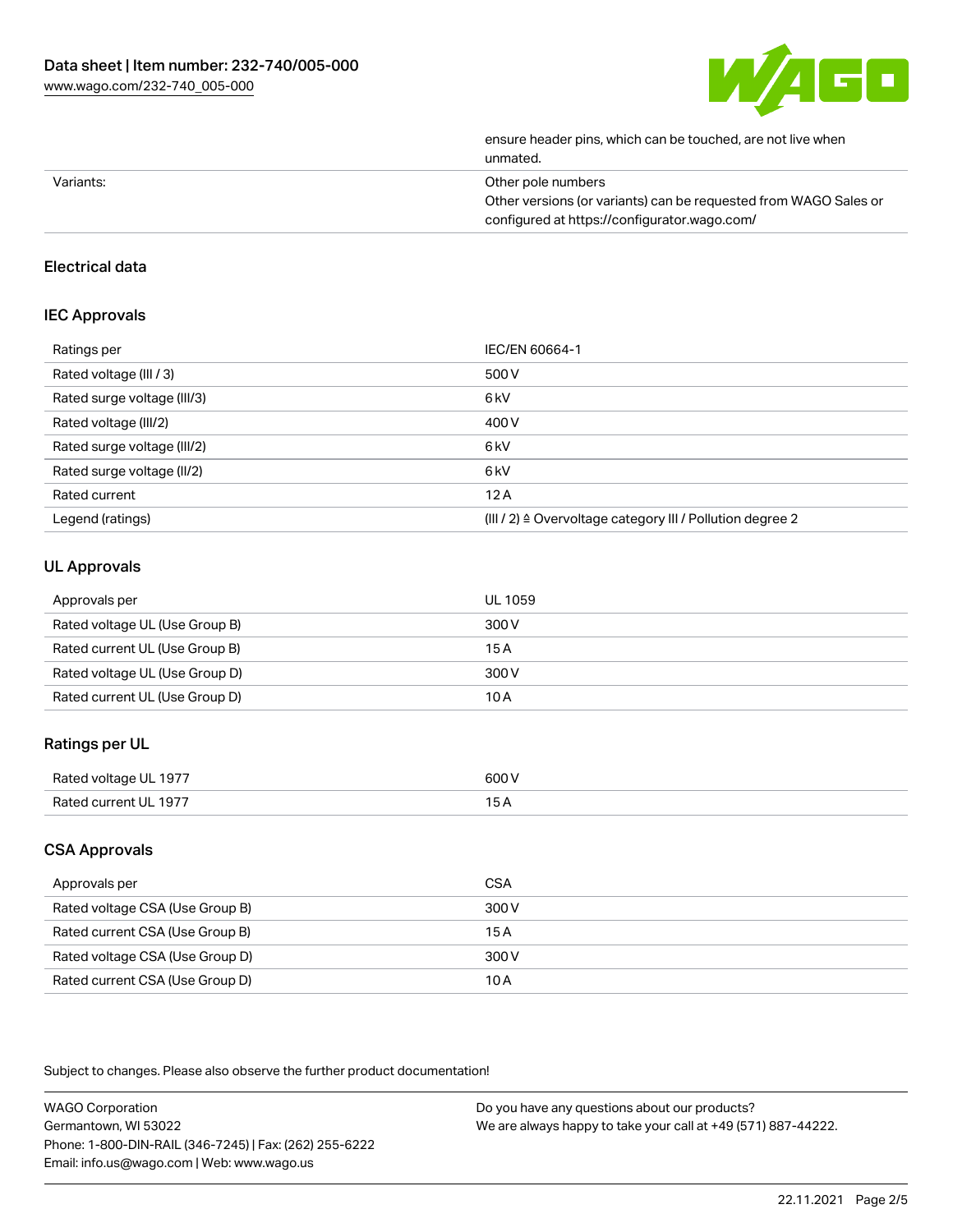

## Connection data

| Total number of potentials | Ш |
|----------------------------|---|
| Number of connection types |   |
| Number of levels           |   |

#### Connection 1

| Number of poles |  |
|-----------------|--|

## Physical data

| Pin spacing             | 7.5 mm / 0.295 inch   |
|-------------------------|-----------------------|
| Width                   | 74 mm / 2.913 inch    |
| Height                  | 32.75 mm / 1.289 inch |
| Height from the surface | 18.25 mm / 0.719 inch |
| Depth                   | 11.6 mm / 0.457 inch  |

## Plug-in connection

| Contact type (pluggable connector) | Female connector/socket                   |
|------------------------------------|-------------------------------------------|
| Connector (connection type)        | for front-entry rail-mount terminal block |
| Mismating protection               | No.                                       |
| Locking of plug-in connection      | Without                                   |

#### Material data

| Color                       | gray                                  |
|-----------------------------|---------------------------------------|
| Material group              |                                       |
| Insulation material         | Polyamide (PA66)                      |
| Flammability class per UL94 | V <sub>0</sub>                        |
| Contact material            | Electrolytic copper $(E_{\text{Cl}})$ |
| Contact plating             | tin-plated                            |
| Fire load                   | 0.241 MJ                              |
| Weight                      | 12.3g                                 |
|                             |                                       |

#### Environmental requirements

Limit temperature range  $-60... +85$  °C

Subject to changes. Please also observe the further product documentation!

| <b>WAGO Corporation</b>                                | Do you have any questions about our products?                 |
|--------------------------------------------------------|---------------------------------------------------------------|
| Germantown, WI 53022                                   | We are always happy to take your call at +49 (571) 887-44222. |
| Phone: 1-800-DIN-RAIL (346-7245)   Fax: (262) 255-6222 |                                                               |
| Email: info.us@wago.com   Web: www.wago.us             |                                                               |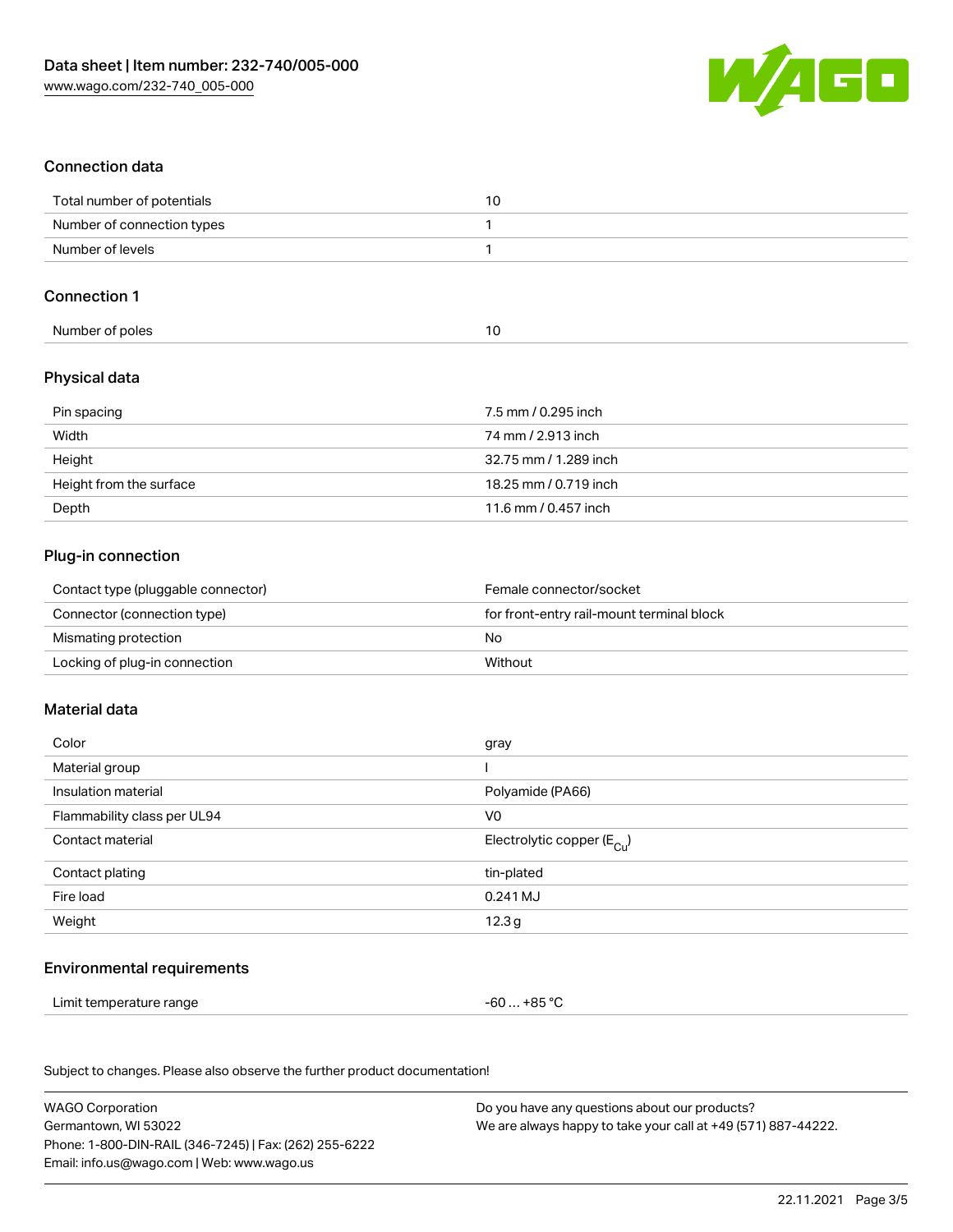

## Commercial data

| Product Group         | 3 (Multi Conn. System) |
|-----------------------|------------------------|
| PU (SPU)              | 25 Stück               |
| Packaging type        | box                    |
| Country of origin     | DE                     |
| <b>GTIN</b>           | 4044918570169          |
| Customs tariff number | 8536694040             |

## Approvals / Certificates

#### Country specific Approvals

| Logo                | Approval                                            | <b>Additional Approval Text</b> | Certificate<br>name |
|---------------------|-----------------------------------------------------|---------------------------------|---------------------|
|                     | CВ<br>DEKRA Certification B.V.                      | IEC 61984                       | NL-39756            |
| 'EMA<br><b>NEUR</b> | <b>KEMA/KEUR</b><br><b>DEKRA Certification B.V.</b> | EN 61984                        | 2190761.01          |

#### Ship Approvals

Email: info.us@wago.com | Web: www.wago.us

| Logo                    | Approval                                                                   | <b>Additional Approval Text</b>                               | Certificate<br>name |
|-------------------------|----------------------------------------------------------------------------|---------------------------------------------------------------|---------------------|
| ABS                     | <b>ABS</b>                                                                 |                                                               | $19 -$              |
|                         | American Bureau of Shipping                                                |                                                               | HG15869876-         |
|                         |                                                                            |                                                               | <b>PDA</b>          |
|                         | <b>BV</b>                                                                  | <b>IEC 60998</b>                                              | 11915/D0 BV         |
|                         | Bureau Veritas S.A.                                                        |                                                               |                     |
|                         |                                                                            |                                                               |                     |
|                         | <b>DNV GL</b>                                                              |                                                               | TAE000016Z          |
|                         | Det Norske Veritas, Germanischer Lloyd                                     |                                                               |                     |
| <b>UL-Approvals</b>     |                                                                            |                                                               |                     |
|                         |                                                                            |                                                               | Certificate         |
| Logo                    | Approval                                                                   | <b>Additional Approval Text</b>                               | name                |
|                         | <b>UR</b>                                                                  | <b>UL 1059</b>                                                | E45172              |
|                         | Underwriters Laboratories Inc.                                             |                                                               |                     |
|                         | <b>UR</b>                                                                  | <b>UL 1977</b>                                                | E45171              |
|                         | Underwriters Laboratories Inc.                                             |                                                               |                     |
|                         | Subject to changes. Please also observe the further product documentation! |                                                               |                     |
| <b>WAGO Corporation</b> |                                                                            | Do you have any questions about our products?                 |                     |
| Germantown, WI 53022    |                                                                            | We are always happy to take your call at +49 (571) 887-44222. |                     |
|                         | Phone: 1-800-DIN-RAIL (346-7245)   Fax: (262) 255-6222                     |                                                               |                     |